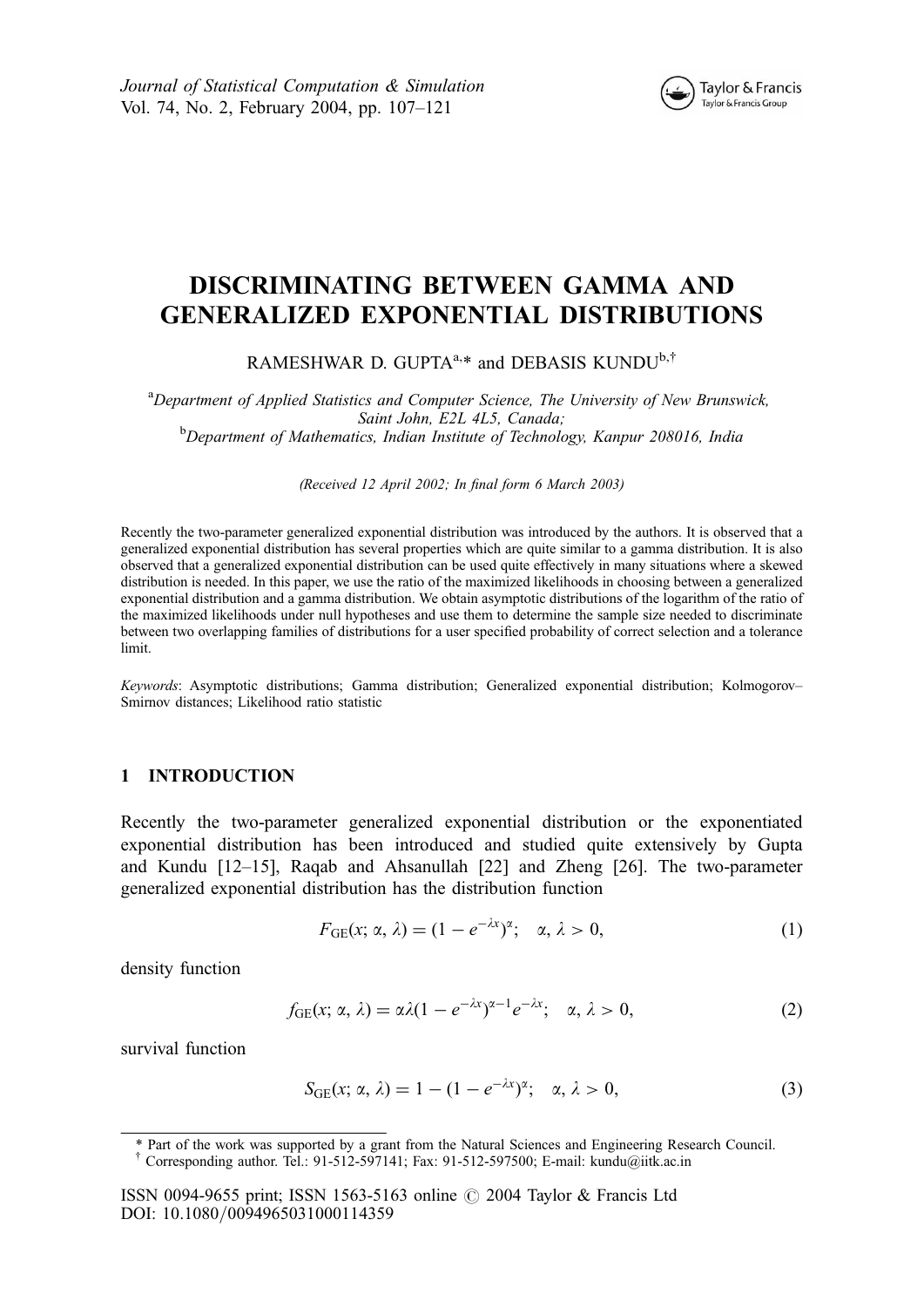hazard function

$$
h_{GE}(x; \alpha, \lambda) = \frac{\alpha \lambda (1 - e^{-\lambda x})^{\alpha - 1} e^{-\lambda x}}{1 - (1 - e^{-\lambda x})^{\alpha}}; \quad \alpha, \lambda > 0
$$
 (4)

and the reverse hazard function

$$
r_{GE}(x; \alpha, \lambda) = \frac{\alpha \lambda (1 - e^{-\lambda x})^{\alpha - 1} e^{-\lambda x}}{(1 - e^{-\lambda x})^{\alpha}} = \frac{\alpha \lambda e^{-\lambda x}}{(1 - e^{-\lambda x})}; \quad \alpha, \lambda > 0.
$$
 (5)

Here  $\alpha$  is the shape parameter and  $\lambda$  is the scale parameter. For different values of  $\alpha$ , density functions and hazard functions are plotted in Gupta and Kundu [13]. It is quite clear that the density function and the hazard function of a generalized exponential distribution are quite similar to the density function and the hazard function of a gamma distribution. When  $\alpha = 1$ , the generalized exponential distribution coincides with the exponential distribution. It is clear that the hazard function of a generalized exponential distribution can be increasing, decreasing and constant depending on the shape parameter similarly as a gamma distribution. Both generalized exponential distribution and gamma distribution can be considered as generalizations of exponential distribution in different ways. It is observed that in many situations generalized exponential distribution provides better fit than a gamma distribution. Therefore, an experimenter would like to choose one of the two models to analyze a skewed data set.

The problem of testing whether some given observations come from one of the two probability distributions, is quite old in the statistical literature. Atkinson  $[1, 2]$ , Chen  $[6]$ , Chambers and Cox [5], Cox [7, 8], Jackson [16], Dyer [10] considered this problem in general for discriminating between two models. Due to increasing applications of the lifetime distributions, special attention is given to the problem of discriminating between the log-normal and Weibull distributions [6, 9, 19, 21], between the log-normal and gamma [17, 21, 25] and between the gamma and Weibull distributions [3, 11]. Between two models, the effect of choosing a wrong model was originally discussed by Cox [7] in general and recently Wiens [25] demonstrated it nicely with a real data example. Therefore, for small or moderate sample sizes the gamma and GE models might provide similar data fit but it is still desirable to select the correct or more correct model. It is important to make the best possible decision based on whatever data are available even if large sample sizes are not available. We use the logarithm of the ratio of the maximized likelihoods (RML) in discriminating between the gamma and generalized exponential distributions. The idea was originally proposed by Cox [7, 8] in discriminating between two separate models and Bain and Engelhardt [3] used it in discriminating between Weibull and gamma distributions. We obtain asymptotic distributions of the logarithm of the RML statistics under null hypotheses. It is observed by a Monte Carlo simulation study that the asymptotic distributions work quite well even when the sample size is not too large. Using these asymptotic distributions and the distance between two distribution functions, we determine the minimum sample size needed to discriminate between two distribution functions at a user specified protection level. Two real life data sets are analyzed to verify how the proposed methods work in practice.

The rest of the paper is organized as follows. We briefly describe the likelihood ratio method in Section 2. Asymptotic distributions of the logarithm of the RML statistics under null hypotheses are obtained in Section 3. In Section 4, asymptotic distributions are used to determine the minimum sample size needed to discriminate between two distribution functions at a user specified protection level and a tolerance limit. Some numerical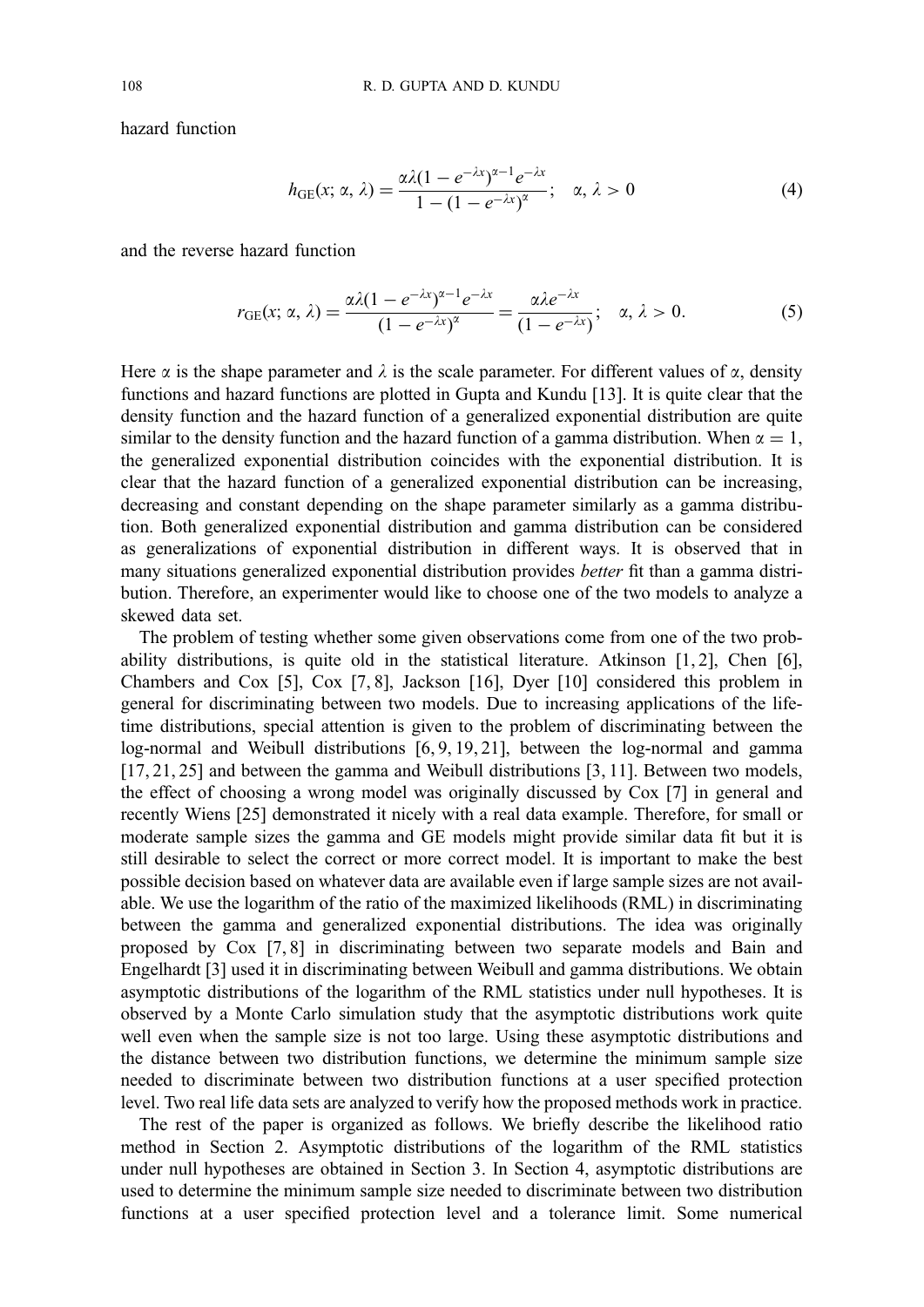experiments are performed to observe how the asymptotic results behave for finite samples in Section 5. Two real data sets are analyzed in Section 6 and finally conclusions appear in Section 7. All the proofs have been presented in the Appendix.

## 2 LIKELIHOOD RATIO TEST

Suppose  $X_1, \ldots, X_n$  are independent and identically distributed (i.i.d.) random variables either from a generalized exponential distribution or from a gamma distribution. The density function of a gamma random variable with shape parameter  $\beta$  and scale parameter  $\theta$  will be denoted as  $f_{GA}(x; \beta, \theta)$ , where

$$
f_{GA}(x; \beta, \theta) = \frac{\theta^{\beta}}{\Gamma(\beta)} x^{\beta - 1} e^{-\theta x}; \quad x, \beta, \theta > 0.
$$
 (6)

A generalized exponential distribution with shape parameter  $\alpha$  and scale parameter  $\lambda$  will be denoted by GE( $\alpha$ ,  $\lambda$ ). A gamma distribution with shape parameter  $\beta$  and scale parameter  $\theta$ will be denoted by  $GA(\beta, \theta)$ . We define the likelihood function of the data assuming that they are coming from a  $GE(\alpha, \lambda)$  or  $GA(\beta, \theta)$  as

$$
L_{GE}(\alpha, \lambda) = \prod_{i=1}^{n} f_{GE}(x_i; \alpha, \lambda) \quad \text{and} \quad L_{GA}(\beta, \theta) = \prod_{i=1}^{n} f_{GA}(x_i, \beta, \theta) \tag{7}
$$

respectively. The natural logarithm of the RML is defined as

$$
T = \ln\left(\frac{L_{\text{GE}}(\hat{\alpha}, \hat{\lambda})}{L_{\text{GA}}(\hat{\beta}, \hat{\theta})}\right),\tag{8}
$$

where  $(\hat{\alpha}, \hat{\lambda})$  are maximum likelihood estimators of  $(\alpha, \lambda)$  and similarly  $(\hat{\beta}, \hat{\theta})$  are maximum likelihood estimators of  $(\beta, \theta)$ . The statistic T can be written as;

$$
T = n \left[ \ln(\hat{\alpha}\hat{\lambda}\tilde{X}) - \hat{\beta}\ln(\tilde{X}\hat{\theta}) - \frac{(\hat{\alpha} - 1)}{\hat{\alpha}} + \ln(\Gamma(\hat{\beta})) - \bar{X}(\hat{\lambda} - \hat{\theta}) \right],\tag{9}
$$

here  $\bar{X}$  and  $\tilde{X}$  are arithmetic mean and geometric mean respectively of  $X_1, \ldots, X_n$ , i.e.

$$
\bar{X} = \frac{1}{n} \sum_{i=1}^{n} X_i \quad \text{and} \quad \tilde{X} = \left(\prod_{i=1}^{n} X_i\right)^{1/n}.
$$

It is observed by Gupta and Kundu [13] that if the data are assumed to come from a generalized exponential distribution, then

$$
\hat{\alpha} = -\frac{n}{\sum_{i=1}^{n} \ln(1 - e^{-\hat{\lambda}X_i})}.
$$
\n(10)

: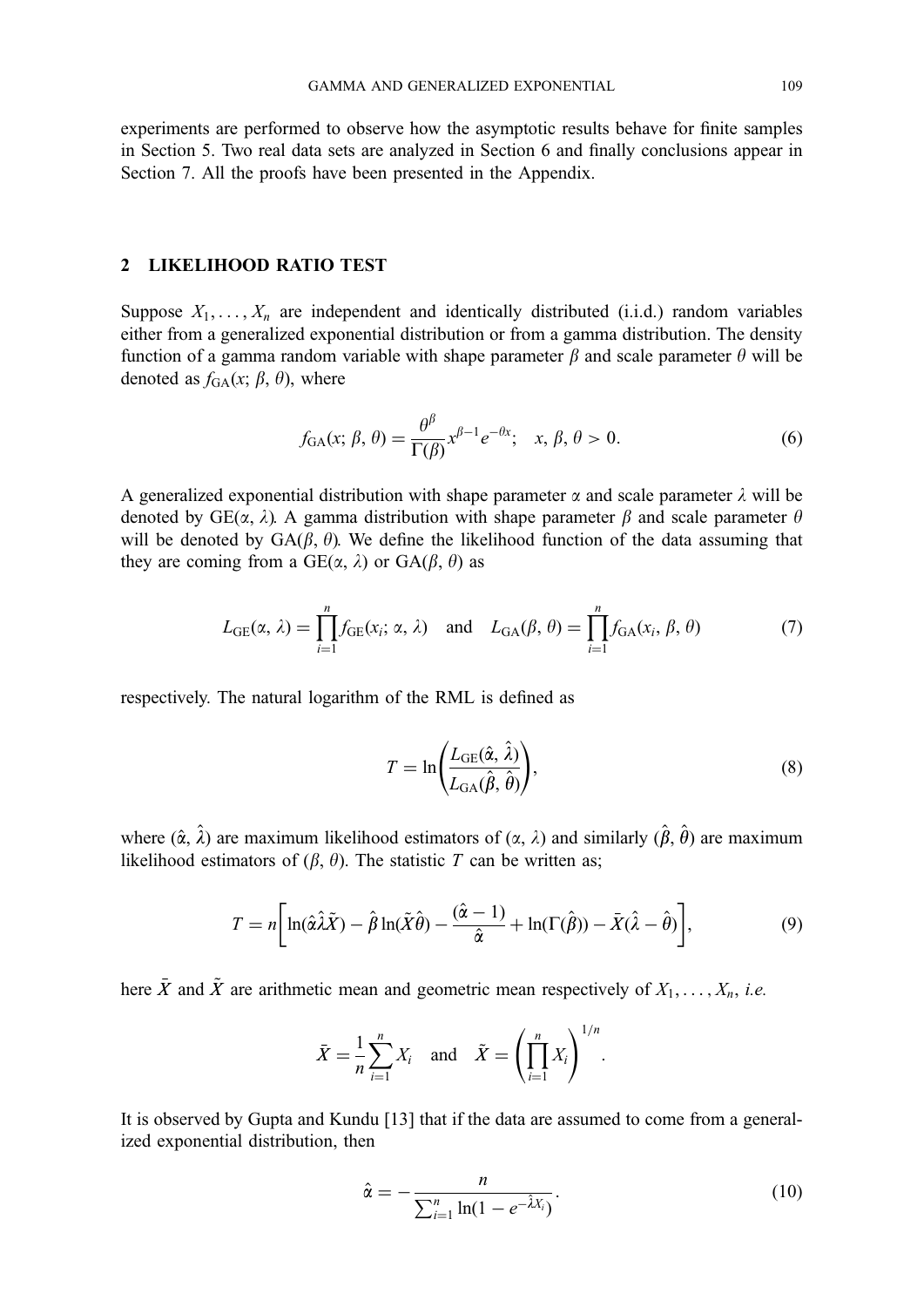If the data are assumed to come from a gamma distribution then they satisfy the following relation

$$
\hat{\theta} = \frac{\hat{\beta}}{\bar{X}}.\tag{11}
$$

The likelihood ratio test as defined similarly in Bain and Englehardt [3] can be described as follows. Choose generalized exponential model if  $T > 0$ , otherwise choose gamma model. From Eq. (9), it is clear that if the data come from a generalized exponential population then the distribution of T is independent of  $\lambda$  and depends only of  $\alpha$ . Similarly, if the data come from a gamma population, then also the distribution of T is independent of  $\theta$  and depends only on  $\beta$ .

The probability of correct selection is estimated using extensive simulations for different shape parameters and for different sample sizes. First we generate a sample of size  $n$  from a  $GE(\alpha, 1)$ . From that sample we obtain maximum likelihood estimators of  $\alpha$  and  $\lambda$ , similarly we obtain the maximum likelihood estimators of  $\beta$  and  $\theta$ . We compute T as defined in (9) and observe whether  $T$  is positive or negative. We replicate the process 10,000 times and compute percentage of times it is positive. That provides estimates of probability of correct selections (PCS) when a generalized exponential distribution is the null distribution and the alternative is a gamma distribution. Similarly we estimate PCS when a gamma distribution is a null distribution and a generalized exponential distribution is the alternative distribution. The results are reported in Tables V and VI respectively.

Some of the points are quite clear from Tables V and VI. In both cases when the shape parameter is one, the estimate of PCS is close to 0.5. It is not very surprising because, when the shape parameter is 1, both the distributions coincide with the exponential distribution. Therefore, probability of selecting any one should be 0.5 and clearly it should be irrespective of sample sizes. It is also observed that as sample size increases the estimate of probability of correct selections increases for all values of the shape parameter ( $\neq$  1). Moreover, as shape parameter moves away from one in either direction, the probability of correct selection increases. It is also not very surprising because as the shape parameters move away from one the distance between them increases and therefore it becomes easier to discriminate the two. The detailed discussions will be provided in Section 5.

## 3 ASYMPTOTIC PROPERTIES OF THE LOGARITHM OF RML UNDER NULL HYPOTHESES

In this section we obtain asymptotic distributions of the logarithm of RML statistics under null hypotheses in two different cases. We denote the almost sure convergence by  $a.s.$ 

Case 1 The data come from a gamma distribution and the alternative is a generalized exponential distribution.

We assume that  $n$  data points are from a gamma distribution with the shape parameter  $\beta$  and scale parameter  $\theta$  as given in (6).  $\hat{\beta}$ ,  $\hat{\theta}$ ,  $\hat{\alpha}$  and  $\hat{\lambda}$  are same as defined earlier. We use following notations. For any Borel measurable function  $h(\cdot)$ ,  $E_{GA}(h(U))$  and  $V_{GA}(h(U))$ denote mean and variance of  $h(U)$  under the assumption that U follows  $GA(\cdot, \cdot)$ . Similarly we define  $E_{GE}(h(U))$  and  $V_{GE}(h(U))$  as mean and variance of  $h(U)$  under the assumption that U follows  $GE(\cdot, \cdot)$ . If  $g(\cdot)$  and  $h(\cdot)$  are two Borel measurable functions, we define similarly  $cov_{GA}(g(U), h(U)) = E_{GA}(g(U)h(U)) - E_{GA}(g(U))E_{GA}(h(U))$  and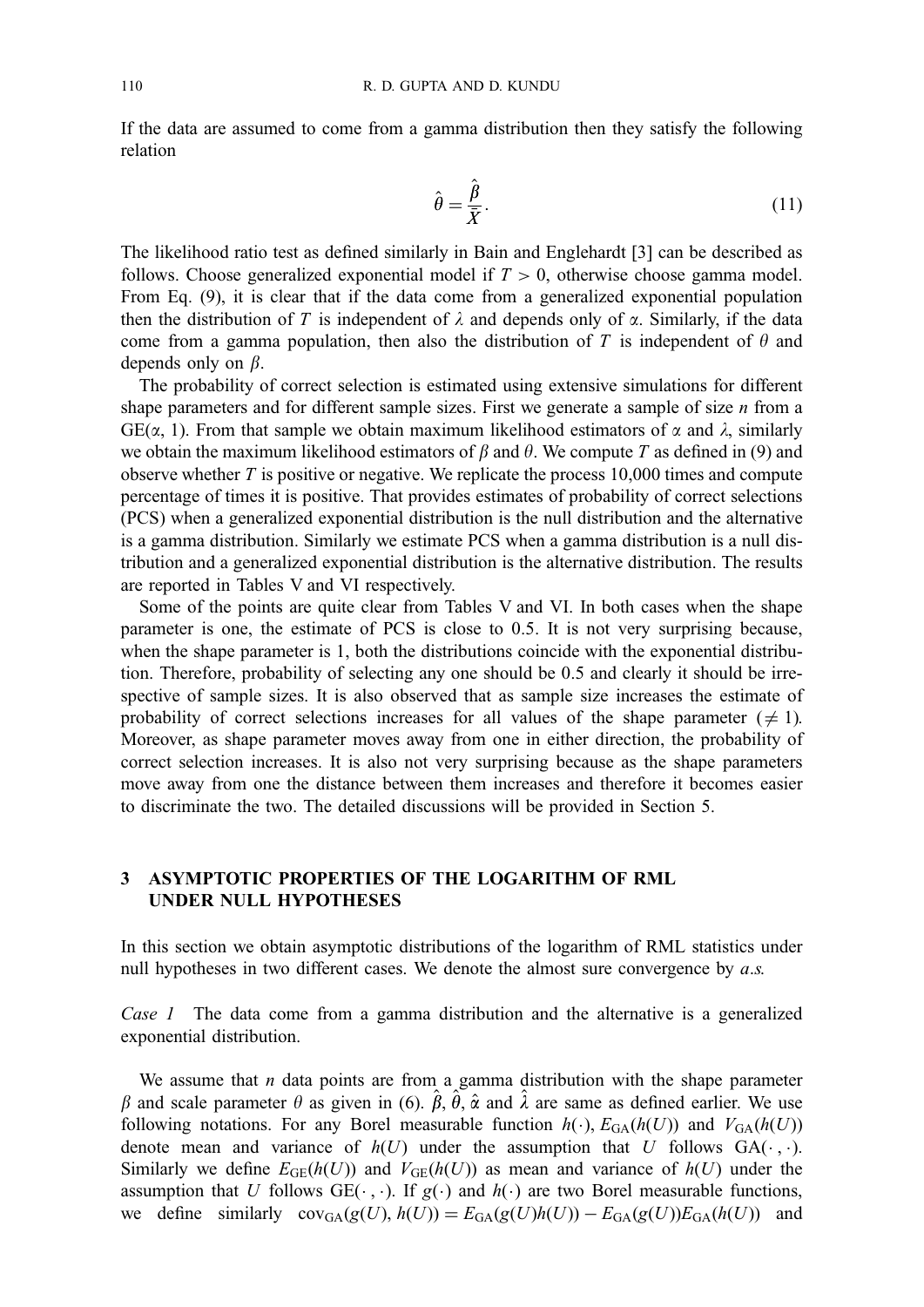$cov_{GE}(g(U), h(U)) = E_{GE}(g(U)h(U)) - E_{GE}(g(U))E_{GE}(h(U)),$  where U follows  $GA(\cdot, \cdot)$ and  $GE(\cdot, \cdot)$  respectively. We have the following results.

THEOREM 1 Under the assumption that the data come from a gamma distribution, the distribution of the statistic T as defined in (9) is approximately normally distributed with mean  $E_{GA}(T)$  and variance  $V_{GA}(T)$ .

The proof is provided in the Appendix I. Observe that  $\lim_{n\to\infty} (E_{GA}(T)/n)$  and  $\lim_{n\to\infty}(V_{GA}(T)/n)$  exist. Let us denote  $\lim_{n\to\infty}(E_{GA}(T)/n) = AM_{GA}(\beta)$  and  $\lim_{n\to\infty}$  $(V_{GA}(T)/n) = AV_{GA}(\beta)$ . The exact expressions of  $AM_{GA}(\beta)$ ,  $AV_{GA}(\beta)$  are provided in the Appendix II.

From the Lemma 1 (Appendix I) we obtain that  $\hat{\alpha}$  and  $\hat{\lambda}$  converge to  $\tilde{\alpha}$  and  $\tilde{\lambda}$  respectively. Now we discuss how to compute  $\tilde{\alpha}$ ,  $\tilde{\lambda}$ ,  $E_{\text{GA}}(T)$  and  $V_{\text{GA}}(T)$ . Let us define

$$
g(\alpha, \lambda) = E_{\text{GA}}[\ln(f_{\text{GE}}(X; \alpha, \lambda))]
$$
  
=  $E_{\text{GA}}[\ln(\alpha) + \ln(\lambda) - \lambda X + (\alpha - 1)\ln(1 - e^{-\lambda X})]$   
=  $\ln(\alpha) + \ln(\lambda) - \beta \frac{\lambda}{\theta} + (\alpha - 1)u\left(\beta, \frac{\lambda}{\theta}\right),$ 

where

$$
u\left(\beta, \frac{\lambda}{\theta}\right) = \frac{1}{\Gamma(\beta)} \int_0^\infty \ln\left(1 - e^{-(\lambda/\theta)y}\right) y^{\beta - 1} e^{-y} \, \mathrm{d}y.
$$

Therefore,  $\tilde{\alpha}$  and  $\tilde{\lambda}$  can be obtained as solutions of

$$
\frac{\partial g}{\partial \alpha} = 0 \quad \text{and} \quad \frac{\partial g}{\partial \lambda} = 0.
$$

i:e:

$$
\frac{1}{\tilde{\alpha}} + u\left(\beta, \frac{\tilde{\lambda}}{\theta}\right) = 0,\tag{12}
$$

$$
\frac{1}{\tilde{\lambda}} - \frac{\beta}{\theta} + \frac{\tilde{\alpha} - 1}{\theta} u_2 \left( \beta, \frac{\tilde{\lambda}}{\theta} \right) = 0.
$$
 (13)

Here  $u_2(\cdot, \cdot)$  is the derivative of  $u(\cdot, \cdot)$  with respect to the second argument. From (12), it is clear that  $\tilde{\lambda}/\theta$  is a function of  $\tilde{\alpha}$  and  $\beta$ . From (12) and (13) it is immediate that  $\tilde{\alpha}$  is a function of  $\beta$  only. Now let us consider the Case 2.

Case 2 The data come from a generalized exponential distribution and the alternative is a gamma distribution.

It is assumed that a random sample  $X_1, \ldots, X_n$ , of size *n* comes from a GE( $\alpha$ ,  $\lambda$ ) and the alternative is a GA( $\beta$ ,  $\theta$ ). Here we denote  $\hat{\alpha}$ ,  $\hat{\lambda}$ ,  $\hat{\beta}$  and  $\hat{\theta}$  as the MLEs of  $\alpha$ ,  $\lambda$ ,  $\beta$  and  $\theta$ respectively. In this case we have the following theorem.

THEOREM 2 Under the assumption that the data come from the GE distribution, T is approximately normally distributed with mean  $E_{GE}(T)$  and variance  $V_{GE}(T)$ .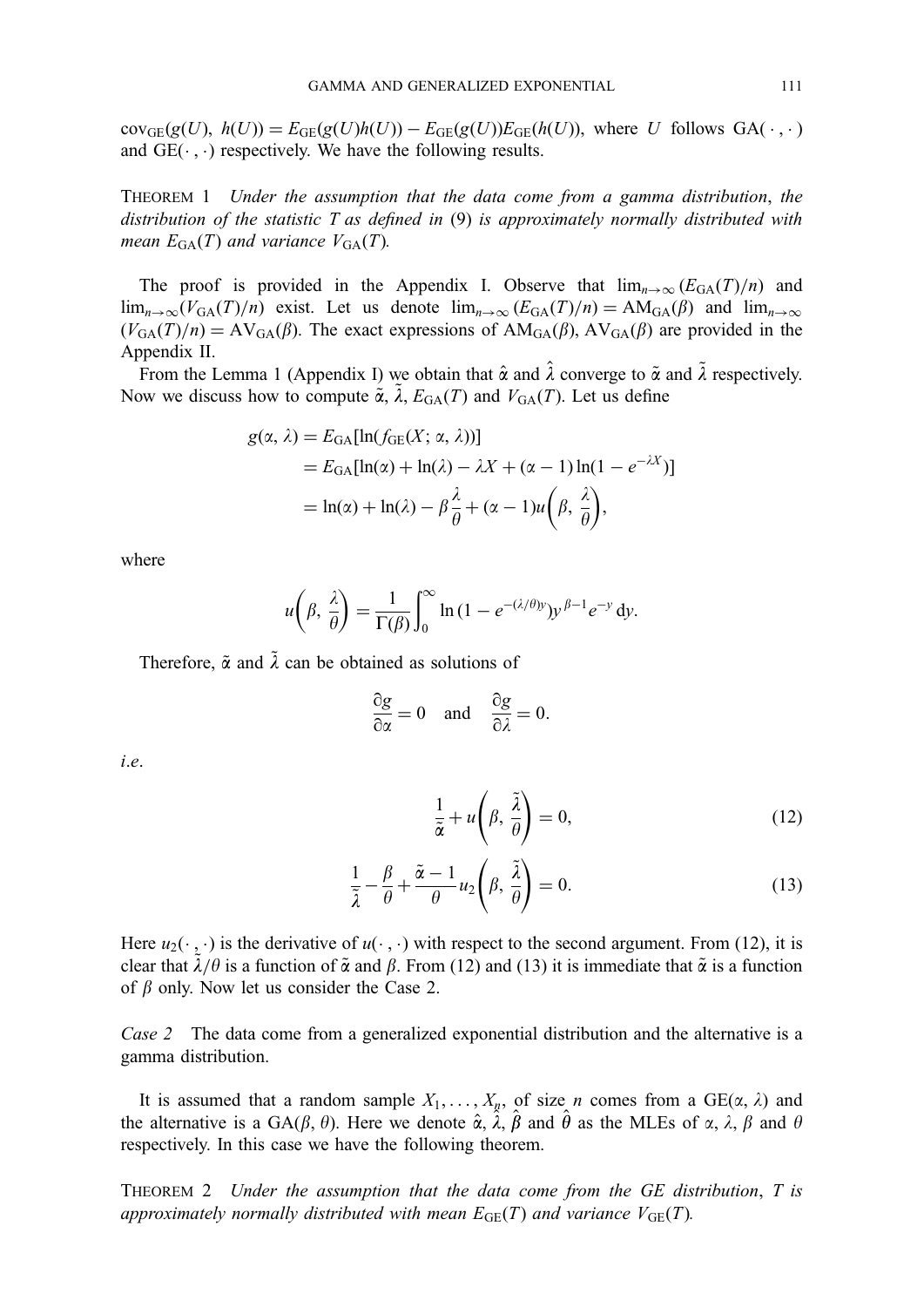The proof is presented in Appendix I. Similarly as before, we observe that  $\lim_{n\to\infty}$  $(E_{GE}(T)/n)$  and  $\lim_{n\to\infty} (V_{GE}(T)/n)$  exist. Suppose, we denote  $\lim_{n\to\infty} (E_{GE}(T)/n)$  = AM<sub>GE</sub>( $\alpha$ ) and  $\lim_{n\to\infty} (V_{GE}(T)/n) = AV_{GE}(\alpha)$ . The exact expressions are provided in the Appendix II.

Now we discuss how to obtain  $\tilde{\beta}$  and  $\tilde{\theta}$  (see Appendix I), the almost sure limits of  $\hat{\beta}$  and  $\hat{\theta}$ respectively. First let us define

$$
h(\beta, \theta) = E_{GE}[\ln(f_{GA}(X; \beta, \theta))] = E_{GE}[\beta \ln(\theta) - \ln(\Gamma(\beta)) + (\beta - 1)\ln(X) - X\theta]
$$
  
=  $\beta \ln(\theta) - \ln(\Gamma(\beta)) + (\beta - 1)E_{GE}[\ln(X)] - \frac{\theta}{\lambda}E_{GE}(Z),$   
=  $\beta \ln(\theta) - \ln(\Gamma(\beta)) + (\beta - 1)E_{GE}[\ln(Z) - \ln(\lambda)] - \frac{\theta}{\lambda}(\psi(\alpha + 1) - \psi(1))$  (14)

here Z follows  $GE(\alpha, 1)$ . Therefore,  $\tilde{\beta}$  and  $\tilde{\theta}$  can be obtained as solutions of

$$
\tilde{\beta} = \frac{\tilde{\theta}}{\lambda} [\psi(\alpha + 1) - \psi(1)] \tag{15}
$$

and

$$
\ln\left(\frac{\tilde{\theta}}{\lambda}\right) = \psi(\tilde{\beta}) - E[\ln(Z)].\tag{16}
$$

From (15) it is clear that  $({\tilde{\theta}}/\lambda)$  is a function of  $\tilde{\beta}$  and  $\alpha$  only. From (15) and (16), we obtain that  $\tilde{\beta}$  is a function of  $\alpha$  only.

It may be noted that  $\tilde{\alpha}$ ,  $\tilde{\lambda}$ ,  $\tilde{\beta}$ ,  $\tilde{\theta}$ , AM<sub>GA</sub>( $\beta$ ), AV<sub>GA</sub>( $\beta$ ), AM<sub>GE</sub>( $\alpha$ ) and AV<sub>GE</sub>( $\alpha$ ) may not be easy to obtain. We present some of these values in Tables I and II and they may be helpful during data analysis.

## 4 DETERMINATION OF SAMPLE SIZE

In this section, we propose a method to determine the minimum sample size required to discriminate between the gamma and GE distributions. It is expected that user specifies the probability of correct selection before hand. The distance or equivalently the measure of closeness between two distribution functions can be defined several ways. Among the popular ones we can mention are the Kolmogorov–Smirnov (K–S) distance measure or the Hellinger distance measure. It is very clear that if the distance measure between two distribution

TABLE I Different Values of  $AM_{GE}(\alpha)$ ,  $AV_{GE}(\alpha)$ ,  $\tilde{\beta}$  and  $\tilde{\theta}$ for Different  $\alpha$ , When  $\lambda = 1$ .

| α    | $AM_{GE}$ | $AV_{GE}(\beta)$ |       | θ     |
|------|-----------|------------------|-------|-------|
| 0.50 | 0.0003    | 0.0004           | 0.517 | 0.845 |
| 0.75 | 0.0001    | 0.0001           | 0.769 | 0.938 |
| 2.00 | 0.0005    | 0.0015           | 1.906 | 1.275 |
| 3.00 | 0.0017    | 0.0042           | 2.638 | 1.458 |
| 4.00 | 0.0029    | 0.0071           | 3.318 | 1.608 |
| 5.00 | 0.0041    | 0.0097           | 3.901 | 1.728 |
| 6.00 | 0.0052    | 0.0124           | 4.435 | 1.830 |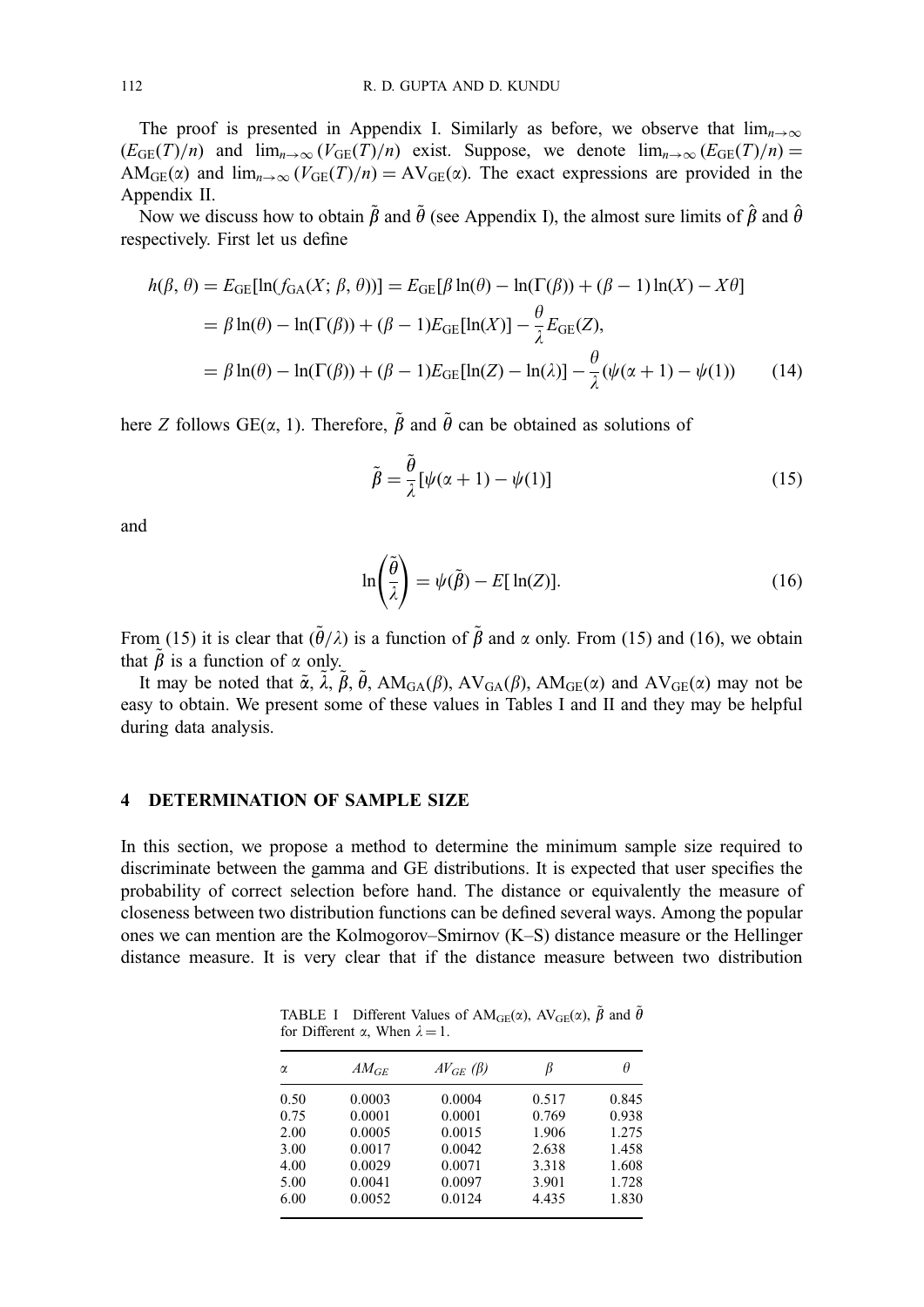| ß    | $AM_{GA}$  | $AV_{GA}$ | $\tilde{\alpha}$ |       |
|------|------------|-----------|------------------|-------|
| 0.50 | $-0.00006$ | 0.0003    | 0.498            | 1.241 |
| 0.75 | $-0.00003$ | 0.0001    | 0.750            | 1.107 |
| 2.00 | $-0.0006$  | 0.0016    | 2.215            | 0.790 |
| 3.00 | $-0.0024$  | 0.0041    | 3.589            | 0.657 |
| 4.00 | $-0.0041$  | 0.0069    | 5.211            | 0.574 |
| 5.00 | $-0.0054$  | 0.0117    | 7.245            | 0.519 |
| 6.00 | $-0.0085$  | 0.0149    | 9.299            | 0.471 |

TABLE II Different Values of  $AM_{GA}(\beta)$ ,  $AV_{GA}(\beta)$ ,  $\tilde{\alpha}$  and  $\tilde{\lambda}$ for Different  $\beta$  When  $\theta = 1$ .

functions are small, one naturally needs very large sample size to discriminate between the two distribution functions if the probability of correct selection is kept fixed. On the other hand, if the corresponding distance is *large* then relatively small samples should be enough to discriminate between the two distribution functions. Also if the two distribution functions are very close to each other, then naturally, one may not need to differentiate the two distributions for any practical point of view. We assume that the user will specify before hand the probability of correct selection and also the tolerance limit in terms of the distance function between the two distribution functions. The user specified tolerance limit indicates that the two distribution functions are not considered to be significantly different if their distance is less than the tolerance limit. The tolerance limit and the probability of correct selection are equivalent to the type-I error and power in the corresponding testing of hypothesis problem. Based on the probability of correct selection and the tolerance limit, the required minimum sample size can be determined.

In this paper, we develop the methodology based on the K–S distance but similar methodology can be developed using the Hellinger distance also, which is not pursued here. We observed in Section 3 that the logarithm of RML statistics follow normal distribution for large  $n$ . Now it will be used with the help of the K–S distance to determine the required sample size *n* such that the probability of correct selection achieves a certain protection level  $p^*$ for a given tolerance level  $D^*$ . We explain the procedure assuming Case 1 and Case 2 follows exactly along the same line.

Since T is asymptotically normally distributed with mean  $E_{\text{GA}}(T)$  and variance  $V_{\text{GA}}(T)$ , therefore the probability of correct selection (PCS) is

$$
PCS(\beta) = P[T < 0|\beta] \approx \Phi\left(\frac{-E_{\text{GA}}(T)}{\sqrt{V_{\text{GA}}(T)}}\right) = \Phi\left(\frac{-n \times \text{AM}_{\text{GA}}(\beta)}{\sqrt{n \times \text{AV}_{\text{GA}}(\beta)}}\right). \tag{17}
$$

Here  $\Phi$  is the distribution function of the standard normal random variable.  $AM_{GA}(\beta)$  and  $AV_{GA}(\beta)$  are same as defined in (22) and (23) respectively. Now to determine the sample size needed to achieve at least a  $p^*$  protection level we equate

$$
\Phi\left(\frac{-n \times \text{AM}_{\text{GA}}(\beta)}{\sqrt{n \times \text{AV}_{\text{GA}}(\beta)}}\right) = p^*
$$
\n(18)

and solve for  $n$ . We obtain

$$
n = \frac{z_{p^*}^2 \text{AV}_{\text{GA}}(\beta)}{(\text{AM}_{\text{GA}}(\beta))^2}.
$$
 (19)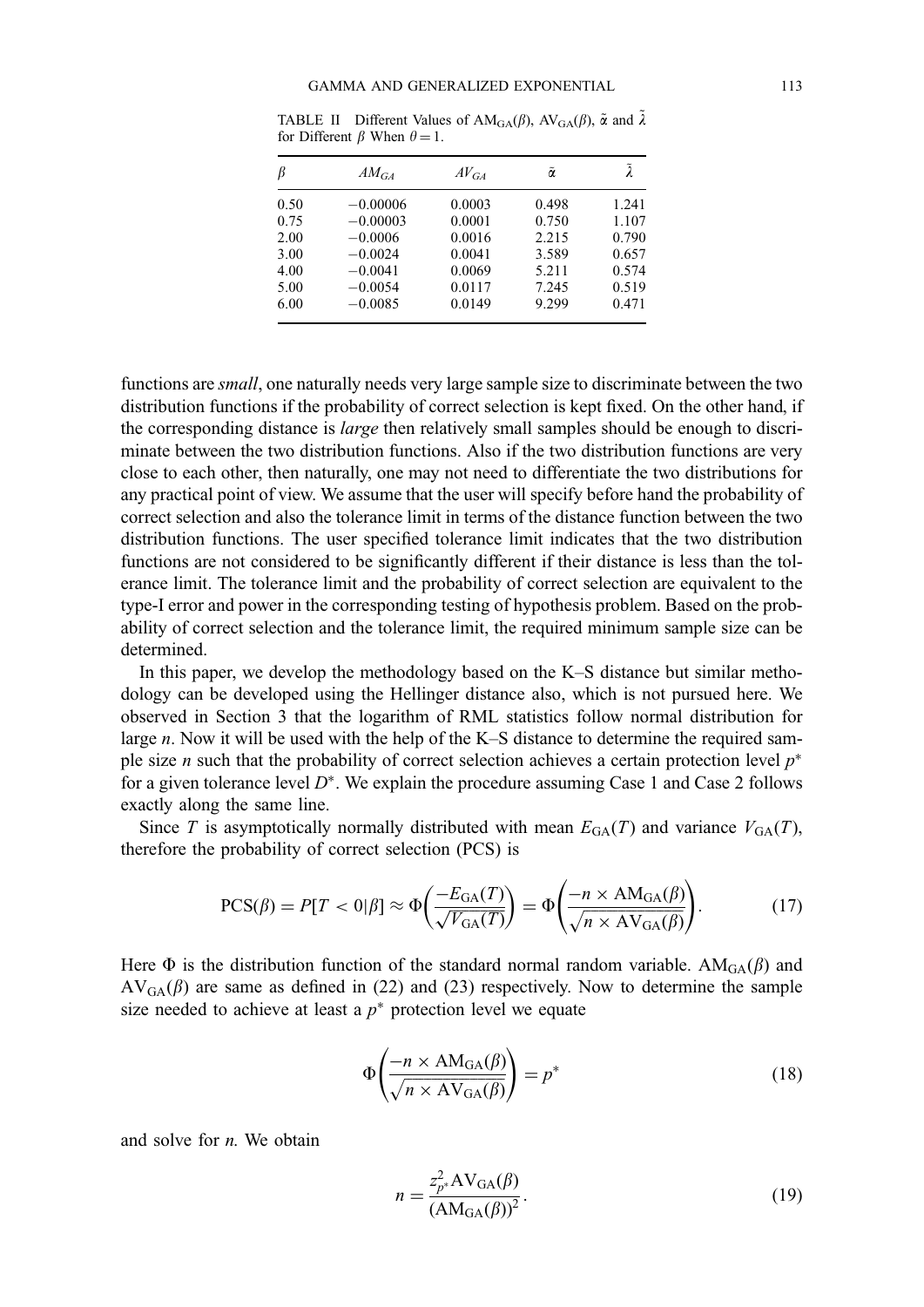Here  $z_{p^*}$  is the 100p<sup>\*</sup> percentile point of a standard normal distribution. For  $p^* = 0.7$  and for different  $\beta$ , the values of *n* are reported in Table III. Similarly for Case 2, we need

$$
n = \frac{z_{p^*}^2 \text{AV}_{GE}(\alpha)}{(\text{AM}_{GE}(\alpha))^2}.
$$
 (20)

Here AM<sub>GE</sub>( $\alpha$ ) and AV<sub>GE</sub>( $\alpha$ ) are as defined in (24) and (25) respectively. We report *n*, with the help of Table II for different values of  $\alpha$  when  $p^* = 0.7$  in Table IV. From Tables III and IV it is immediate that as  $\alpha$  and  $\beta$  move away from 1, for a given probability of correct selection, the required sample size decreases as expected. From (19) and (20) it is clear that if one knows the range of the shape parameter of the null distribution then the minimum sample size can be obtained using (19) or (20) and using the fact that  $n$  decreases as the shape parameter moves away from 1.

Unfortunately, in practice the shape parameters may be completely unknown. To determine the minimum sample size needed to discriminate the two distributions the following assumptions have been made. It is assumed that the experimenter would like to choose the minimum sample size for a given protection level when the distance between the two distribution functions is greater than a pre-specified tolerance level. The distance between the two distribution functions is defined by the K–S distance. The K–S distance between two distribution functions, say  $F(x)$  and  $G(x)$  is defined as

$$
\sup_{x} |F(x) - G(x)|. \tag{21}
$$

We report the K–S distance between GA( $\beta$ , 1) and GE( $\tilde{\alpha}$ ,  $\tilde{\lambda}$ ) for different values of  $\beta$  in Table III. Here  $\tilde{\alpha}$  and  $\tilde{\beta}$  are same as defined before and they have reported in Table I. Similarly, the K–S distance between  $GE(\alpha, 1)$  and the  $GA(\tilde{\beta}, \tilde{\theta})$  for different values of  $\alpha$  is reported in Table IV. Here  $\tilde{\beta}$  and  $\tilde{\theta}$  are same as defined before and they were reported in Table II. From Tables III and IV it is clear that in both the cases the K–S distance between the two distribution functions increases as the shape parameter moves away from 1.

Now we explain how we can determine the minimum sample size required to discriminate between Gamma and GE distribution functions for a user specified protection level and for a given tolerance level between the two distribution functions. Suppose the protection level is  $p^* = 0.7$  and the tolerance level is given in terms of the K–S distance as  $D^* = 0.01$ . Here tolerance level  $D^* = 0.01$  means that the practitioner wants to discriminate between gamma and GE distribution functions only when their K–S distance is more than 0.01. From the Table III, it is clear that for Case 1, the K–S distance will be more than 0.01 if  $\beta \geq 4$ . Similarly from Table IV, it is clear that for Case 2, the K–S distance will be more than 0.01 if  $\alpha \ge 6.0$ . Therefore, if the null distribution is gamma, then for the tolerance level  $D^* = 0.01$ , one needs  $n \ge 312$ , to meet the PCS,  $p^* = 0.7$ . Similarly if the null distribution is GE then one needs at least  $n = 348$  to meet the above protection level  $p^* = 0.7$  and when the tolerance level,  $D^* = 0.01$ . Therefore, for the given tolerance level 0.01 one needs max(312, 348) = 348 to meet the protection level  $p^* = 0.7$  simultaneously for both the

TABLE III The Minimum Sample Size  $n = z_{0.70}^2 AV_{GA}(\beta)/(AM_{GA}(\beta))^2$ , Using (19), for  $p^* = 0.7$  and When the Null Distribution is Gamma is Presented. The K-S Distance Between  $GA(\beta, 1)$  and  $GE(\tilde{\alpha}, \tilde{\lambda})$  for Different Values of  $\beta$  is Reported.

| $\beta$          | 0.50   | 0.75   | 2.00   | 3.00   | 4.00   | 5.00   | 6.00   |
|------------------|--------|--------|--------|--------|--------|--------|--------|
| $\boldsymbol{n}$ | 63.167 | 84.222 | 3369   | 540    | 312    | 304    | 157    |
| $K-S$            | 0.0029 | 0.0019 | 0.0065 | 0.0076 | 0.0093 | 0.0110 | 0.0139 |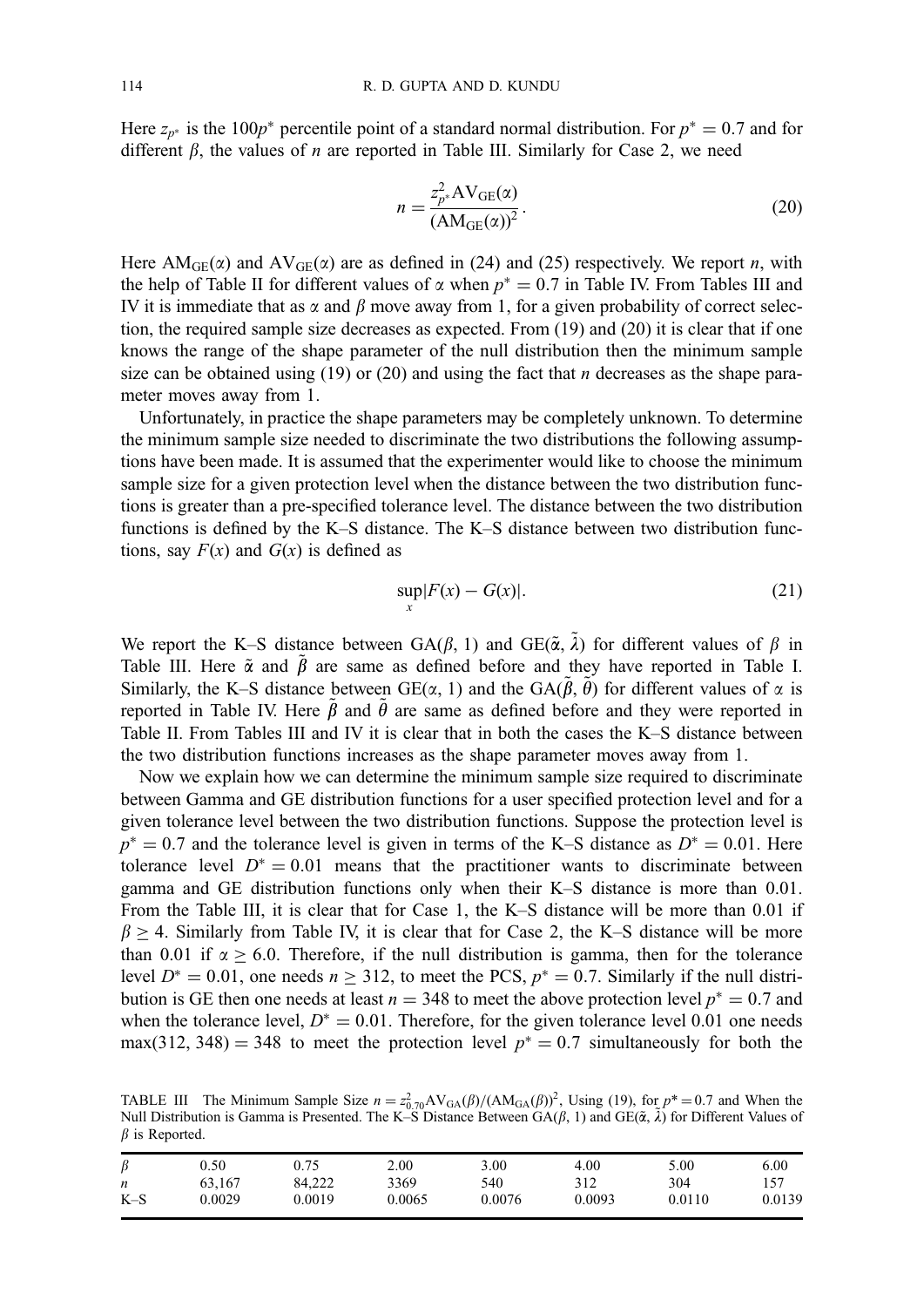TABLE IV The Minimum Sample Size  $n = z_{0.70}^2 A V_{GE}(\alpha)/(A M_{GE}(\alpha))^2$ , Using (20), for  $p^* = 0.7$  and When the Null Distribution is GE is Presented. The K–S Distance Between  $GE(x, 1)$  and  $GA(\tilde{\beta}, \tilde{\theta})$  for Different Values of  $\alpha$  is Reported.

| α     | 0.50   | 0.75   | 2.00   | 3.00   | 4.00   | 5.00   | 6.00       |
|-------|--------|--------|--------|--------|--------|--------|------------|
| n     | 3368   | 7580   | 4548   | 102    | 640    | 438    | 348        |
| $K-S$ | 0.0048 | 0.0032 | 0.0062 | 0.0071 | 0.0083 | 0.0096 | ${0.0100}$ |
|       |        |        |        |        |        |        |            |

cases. It is clear that if  $\alpha < 6.0$  or  $\beta < 4.0$  then one needs larger sample size to discriminate between the two distribution functions to meet the same PCS.

### 5 NUMERICAL EXPERIMENTS

In this section we present some experimental results to examine how the asymptotic results derived in Section 3 behave for finite sample sizes. All the computations are performed at the Indian Institute of Technology, Kanpur, using Pentium-II processor. We use the random deviate generator of Press et al. [20] and all the programs are written in FORTRAN-77. They can be obtained from the authors on request. We compare PCSs obtained using simulations and based on the asymptotic results derived in Section 3. We consider different sample sizes and different shape parameters of the null distributions. The details are explained below.

First we consider the case when the null distribution is gamma and the alternative is GE. In this case we consider  $n = 20, 40, 60, 80, 100$  and  $\beta = 0.5, 0.75, 2.0, 3.0, 4.0, 5.0$  and 6.0. For a fixed  $\beta$  and n we generate a random sample of size n from the  $GA(\beta, 1)$ , we finally compute T as defined in  $(8)$  and check whether T is positive or negative. We replicate the process 10,000 times and obtain an estimate of PCS. We also compute the PCS's by using the asymptotic results as given in (17). The results are reported in Table V. Similarly, we obtain the results when the null distribution is GE and the alternative is gamma. In this case we consider the same set of  $n$ and  $\alpha = 0.5, 0.75, 2.0, 3.0, 4.0, 5.0$  and 6.0. The results are reported in Table VI. In each box

| β    | $\boldsymbol{n}$ |        |        |        |        |  |  |
|------|------------------|--------|--------|--------|--------|--|--|
|      | 20               | 40     | 60     | 80     | 100    |  |  |
| 0.50 | 0.51             | 0.52   | 0.52   | 0.53   | 0.54   |  |  |
|      | (0.51)           | (0.51) | (0.51) | (0.51) | (0.52) |  |  |
| 0.75 | 0.47             | 0.48   | 0.49   | 0.51   | 0.52   |  |  |
|      | (0.50)           | (0.51) | (0.51) | (0.51) | (0.52) |  |  |
| 2.00 | 0.54             | 0.55   | 0.56   | 0.57   | 0.57   |  |  |
|      | (0.53)           | (0.54) | (0.55) | (0.56) | (0.56) |  |  |
| 3.00 | 0.59             | 0.62   | 0.64   | 0.65   | 0.67   |  |  |
|      | (0.57)           | (0.60) | (0.62) | (0.63) | (0.65) |  |  |
| 4.00 | 0.60             | 0.63   | 0.67   | 0.69   | 0.71   |  |  |
|      | (0.59)           | (0.63) | (0.65) | (0.67) | (0.69) |  |  |
| 5.00 | 0.61             | 0.65   | 0.68   | 0.70   | 0.72   |  |  |
|      | (0.60)           | (0.64) | (0.66) | (0.68) | (0.71) |  |  |
| 6.00 | 0.62             | 0.67   | 0.73   | 0.74   | 0.75   |  |  |
|      | (0.62)           | (0.67) | (0.72) | (0.73) | (0.75) |  |  |

TABLE V The Probability of Correct Selection Based on Monte Carlo Simulations and also Based on Asymptotic Results When the Null Distribution is Gamma.

Note: The element in the first row in each box represents the results based on Monte Carlo Simulations (10,000 replications) and the number in bracket immediately below represents the result obtained by using asymptotic results.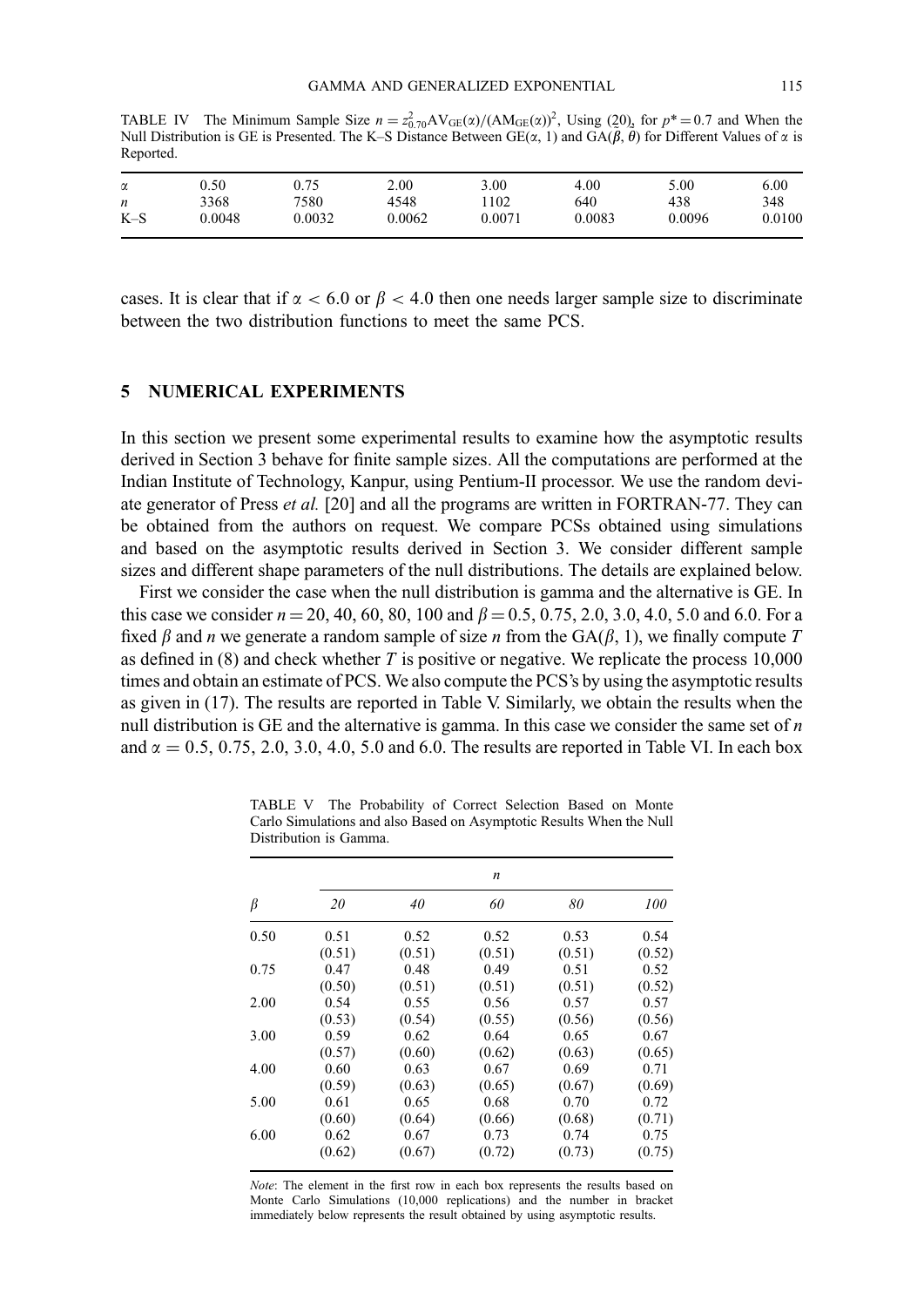TABLE VI The Probability of Correct Selection Based on Monte Carlo Simulations and also Based on Asymptotic Results When the Null Distribution is GE.

| β    | $\boldsymbol{n}$ |        |        |        |        |  |  |
|------|------------------|--------|--------|--------|--------|--|--|
|      | 20               | 40     | 60     | 80     | 100    |  |  |
| 0.50 | 0.54             | 0.55   | 0.56   | 0.57   | 0.58   |  |  |
|      | (0.53)           | (0.54) | (0.55) | (0.55) | (0.56) |  |  |
| 0.75 | 0.53             | 0.54   | 0.55   | 0.55   | 0.56   |  |  |
|      | (0.52)           | (0.52) | (0.53) | (0.54) | (0.54) |  |  |
| 2.00 | 0.49             | 0.51   | 0.51   | 0.52   | 0.53   |  |  |
|      | (0.52)           | (0.53) | (0.54) | (0.55) | (0.55) |  |  |
| 3.00 | 0.51             | 0.54   | 0.55   | 0.58   | 0.59   |  |  |
|      | (0.54)           | (0.57) | (0.58) | (0.59) | (0.60) |  |  |
| 4.00 | 0.51             | 0.56   | 0.57   | 0.61   | 0.62   |  |  |
|      | (0.56)           | (0.59) | (0.61) | (0.62) | (0.63) |  |  |
| 5.00 | 0.52             | 0.58   | 0.61   | 0.63   | 0.66   |  |  |
|      | (0.57)           | (0.60) | (0.63) | (0.64) | (0.66) |  |  |
| 6.00 | 0.54             | 0.59   | 0.62   | 0.65   | 0.68   |  |  |
|      | (0.58)           | (0.61) | (0.64) | (0.66) | (0.68) |  |  |

Note: The element in the first row in each box represents the results based on Monte Carlo Simulations (10,000 replications) and the number in bracket immediately below represents the result obtained by using asymptotic results.

the first row represents the results obtained by using Monte Carlo simulations and the second row represents the results obtained by using the asymptotic theory.

It is quite clear from the Tables V and VI that as the sample size increases the PCS increases as expected. It is also clear that as the shape parameter moves away from 1, the PCS increases. Even when the sample size is 20, the asymptotic results work reasonable well for both the distributions and for all possible ranges of the parameters. From the simulation study it is recommended that the asymptotic results can be used quite effectively even when the sample size is as small as 20 for all possible choices of the shape parameters.

## 6 DATA ANALYSIS

In this section two real life data sets will be analyzed.

#### 6.1 Data Set 1

The first data set is given by Birnbaum and Saunders [4] on the fatigue life of 6061-T6 aluminum coupons cut parallel to the direction of rolling and oscillated at 18 cycles per second. The data set consists of 101 observations with maximum stress per cycle 31,000 psi. The data are presented below after subtracting 65.

5, 25, 31, 32, 34, 35, 38, 39, 39, 40, 42, 43, 43, 43, 44, 44, 47, 47, 48, 49, 49, 49, 51, 54, 55, 55, 55, 56, 56, 58, 59, 59, 59, 59, 59, 63, 63, 64, 64, 65, 65, 65, 66, 66, 66, 66, 66, 67, 67, 67, 68, 69, 69, 69, 69, 71, 71, 72, 73, 73, 73, 74, 74, 76, 76, 77, 77, 77, 77, 77, 77, 79, 79, 80, 81, 83, 83, 84, 86, 86, 87, 90, 91, 92, 92, 92, 92, 93, 94, 97, 98, 98, 99, 101, 101, 103, 105, 109, 136, 147.

Under the assumption that the data come from a GE distribution, the MLEs of the different parameters are  $\hat{\alpha} = 9.8776$  and  $\hat{\lambda} = 0.0409$ , also ln $(L_{GE}(\hat{\alpha}, \hat{\lambda})) = -1216.151$ , Similarly under the assumption that the data come from a gamma distribution, the MLEs of the different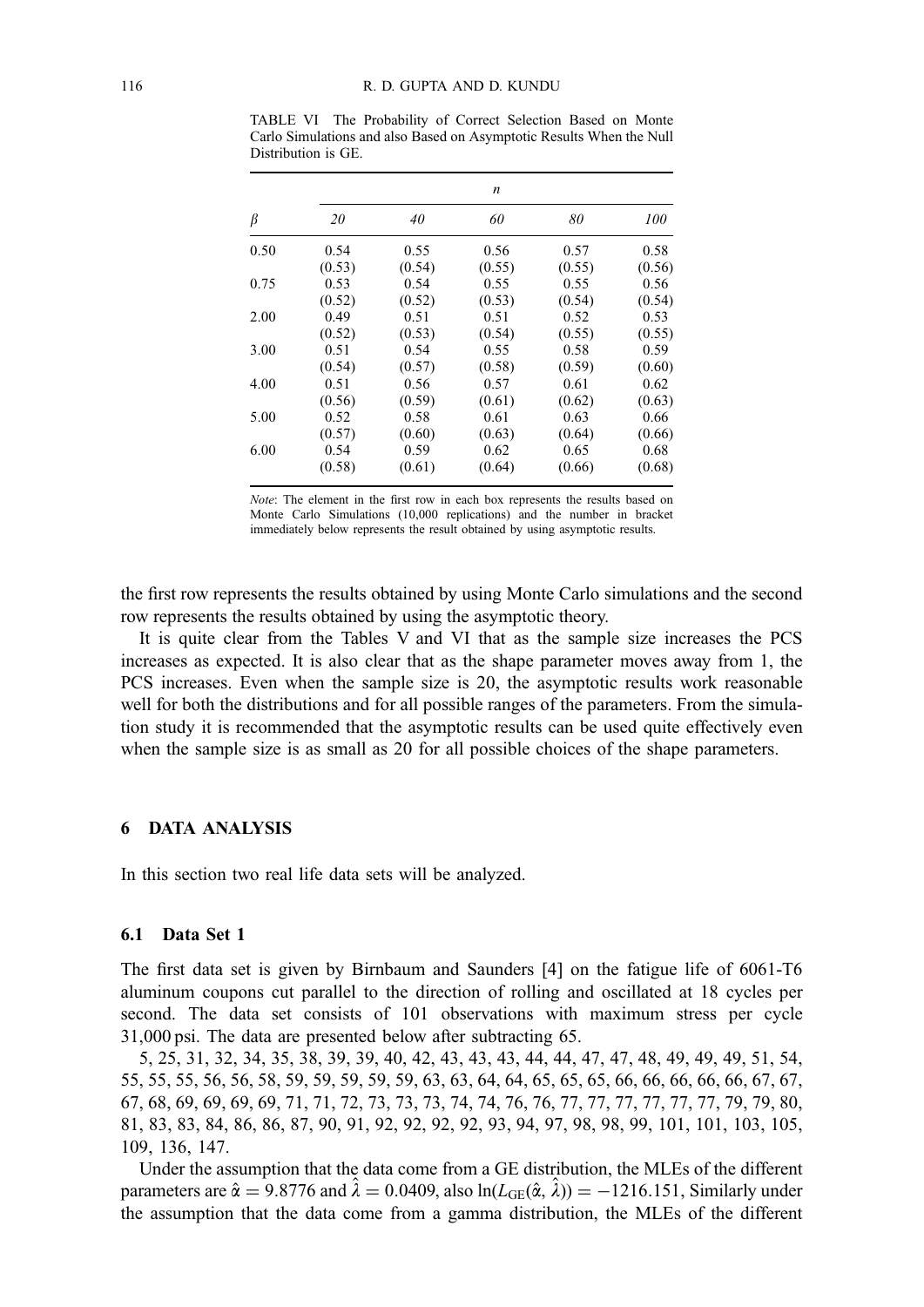gamma parameters are  $\hat{\beta} = 7.7302$  and  $\hat{\theta} = 0.1124$ . In this case  $\ln (L_{GA}(\hat{\beta}, \hat{\theta})) = 1212.792$ and that provides  $T = -1216.151 + 1212.792 = -3.359 < 0$ . Therefore, we choose the gamma model in this case. Under the assumptions that the data come from the GA(7.7302, 0.1124) distribution we obtain the  $PCS = 0.7828$  based on simulation results (10,000) replications) and also under the assumptions that the data come from GE(9.8776, 0.0409), we obtain the PCS = 0.7134 based on simulations. We obtain  $AM_{GA}(7.7302)$  =  $-0.0112$ ,  $AV_{GA}(7.7302) = 0.0209$ ,  $AM_{GE}(9.8776) = 0.0084$ ,  $AV_{GE}(9.8776) = 0.0213$  and we have  $E_{\text{GA}}(T) \approx -1.1312$ ,  $V_{\text{GA}}(T) \approx 2.1109$ ,  $E_{\text{GE}}(T) \approx 0.8484$  and  $V_{\text{GE}} \approx 2.1513$ . Therefore using large sample approximation, under the assumption that the data come from a gamma distribution, the PCS is  $\Phi(0.7786) \approx 0.78$  and using simulations we obtain the  $PCS = 0.7828$ . Under the assumption that the data come from a gamma distribution, the approximate p value of the observed  $T = -3.359$  is clearly more than 0.5. Similarly, under the assumption that the data come from GE, using the large sample approximation we obtain the PCS is  $\Phi(0.5784) \approx 0.72$  and using simulations the PCS = 0.7183. In this case the corresponding approximate p value of the observed T is 0.002. The K–S distances between the empirical distribution functions (EDF) and the fitted gamma and GE distribution functions are 0.1060 and 0.1114 respectively. Therefore, the  $p$  value and the K–S distance also suggest to choose the gamma model for this data set and in this case the PCS is at least  $min\{0.7183, 0.7828\} \approx 0.72.$ 

#### 6.2 Data Set 2

The second data set is from Lawless [18, p. 28]. The data given arose in tests on endurance of deep groove ball bearings. The data are the number of million revolutions before failure for each of the 23 ball bearings in the life test and they are 17.88, 28.92, 33.00, 41.52, 42.12, 45.60, 48.80, 51.84, 51.96, 54.12, 55.56, 67.80, 68.44, 68.64, 68.88, 84.12, 93.12, 98.64, 105.12, 105.84, 127.92, 128.04, 173.40.

If we use the GE model the MLEs of the different parameters are  $\hat{\alpha} = 5.2589, \hat{\lambda} = 0.0314$ and  $ln(L_{GE}(\hat{\alpha}, \hat{\lambda})) = -112.9763$ . Similarly, if we use the gamma model the MLEs of the different parameters are  $\hat{\beta} = 4.0196$  and  $\hat{\theta} = 0.0556$  and  $\ln(L_{WE}(\hat{\beta}, \hat{\theta})) = -113.0274$ . Therefore,  $T = -112.9763 + 113.0274 = 0.0511 > 0$ , which indicates to choose the GE model. Assuming that the population distribution is GE with  $\alpha = 5.2589 = \hat{\alpha}$  and  $\lambda =$  $0.0314 = \hat{\lambda}$ , we compute the PCS by computer simulations (based on 10,000 replications) similarly as in Section 5 and we obtain the  $PCS = 0.5450$ . On the other hand assuming that the original distribution is gamma with the shape parameter  $\beta = 4.0196 = \hat{\beta}$  and the scale parameter  $\theta = 0.0556 = \tilde{\theta}$ , then similarly as before based on 10,000 replications we obtain the  $PCS = 0.5881$ , yielding an estimated risk approximately 41% to choose the wrong model. Now we compute the PCSs based on large sample approximations. Assuming that the data come from GE, we obtain  $AM_{GE}(5.2589) = 0.0030$  and  $AV_{GE}(5.2589) = 0.0110$ , it implies that  $E_{GE}(T) \approx 0.0690$  and  $V_{GE}(T) \approx 0.2523$ . Therefore, assuming that the data come from  $GE$ ,  $T$  is approximately normally distributed with mean 0.0690 and variance 0.2523 and the PCS is  $1 - \Phi(-0.1373) =$  $\Phi(0.1373) \approx 0.55$ , which is almost equal to the above simulation result. Moreover under the same assumption that the data come from the GE, we obtain the approximate  $p$  value of the observed  $T = 0.0511$  is greater than 0.50. Similarly, assuming that the data come from gamma, we compute  $AM_{GA}(4.0196) = -0.0040$  and  $AV_{GA}(2.1050) = 0.0081$ . Using, (3.6) and (3.7) we have  $E_{GA}(T) \approx -0.0917$  and  $V_{GA}(T) \approx 0.1863$ . Therefore, assuming that the data come from gamma distribution the probability of miss classification  $(1 - PCS)$  is  $1 - \Phi(0.2124) \approx 0.42$ , which is also very close to the simulated results. In this case the approximate p value of the observed  $T = 0.0511$  is approximately 0.38. We also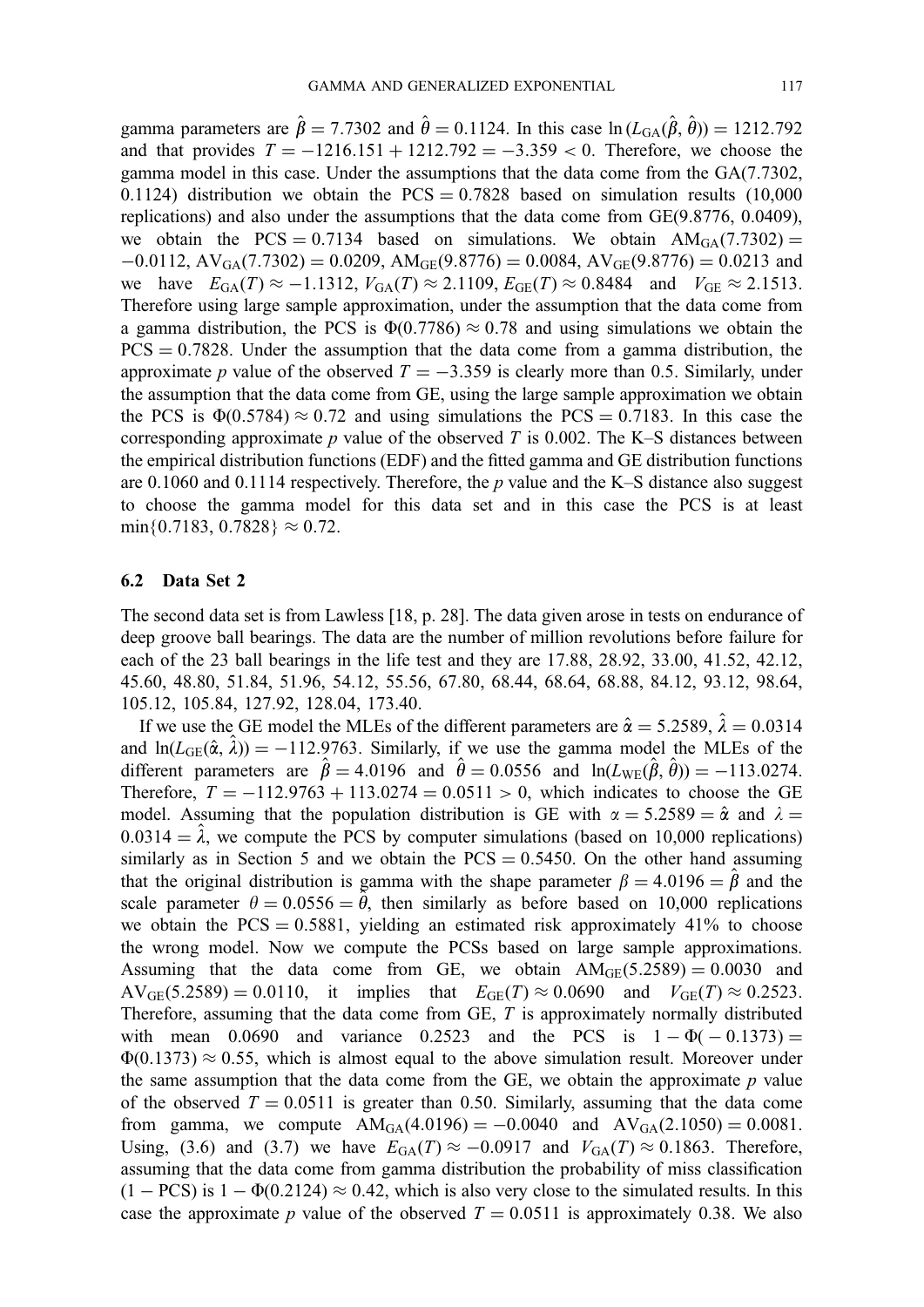compute K–S distances between the EDF and fitted gamma and GE distribution functions and they are 0.1237 and 0.1261 respectively. Interestingly in this case K–S distance suggests to choose the gamma model and based on the  $p$  value we can not reject the hypothesis that the data come from gamma. Therefore in this case although our criterion suggest the GE model but definitely the choice is not very clear because the two fitted distributions are quite close to each other.

From the two examples it is clear that not only the sample size but the model parameters also play very important roles in choosing between the two overlapping distributions. For comparison purposes we compute the K–S distances in both the cases. It is observed that for data set 1, the K–S distance between the two fitted distributions is 0.0436 and for data set 2, the corresponding K–S distance is 0.0123. We plot the two fitted distributions for both the data sets in Figures 1 and 2 respectively. It also shows as expected that the distance between the two fitted distributions is very important in discriminating the two distribution functions.

#### 7 CONCLUSIONS

In this paper we consider the problem of discriminating the two overlapping families of distribution functions, namely the gamma family and the GE family. We consider the statistic based on the logarithm of the ratio of the maximized likelihoods and obtain the asymptotic distributions of the test statistics under null hypotheses. We compare the probability of correct selection using Monte Carlo simulations with the asymptotic results and it is observed that even when the sample size is very small the asymptotic results work quite well for a wide range of the parameter space. Therefore, the asymptotic results can be used to estimate the probability of correct selection. We use these asymptotic results to calculate the minimum sample size for a user specified probability of correct selection. We use the concept of tolerance level based on the distance between the two distribution functions. For a particular  $D^*$ tolerance level the minimum sample size is obtained for a given user specified protection level. Two small tables are provided for the protection level 0.70 but for the other protection level the tables can be easily used as follows. For example if we need the protection level  $p^* = 0.8$ , then all the entries corresponding to the row of n, will be simply multiplied by  $z_{0.8}^2/z_{0.7}^2$ . Therefore, Tables III and IV can be used for any given protection level. We have just presented two small tables for illustration purposes, the extensive tables for different values of  $\beta$  and  $\alpha$  can be easily obtained. It is observed that sample size and the model parameters play very important roles in discriminating between two distribution functions. For certain ranges of the parameter values the distance (K–S) between the two distribution functions is very small and therefore it may not be possible to discriminate them unless the sample size is very large.

#### Acknowledgement

The authors would like to thank one referee and the associate editor Professor Sneh Gulathi for some very valuable comments.

#### **References**

[1] Atkinson, A. (1969). A test of discriminating between models. Biometrika, 56, 337–341.

<sup>[2]</sup> Atkinson, A. (1970). A method for discriminating between models. Journal of the Royal Statistical Society, Ser. B, 32, 323–353 (with discussions).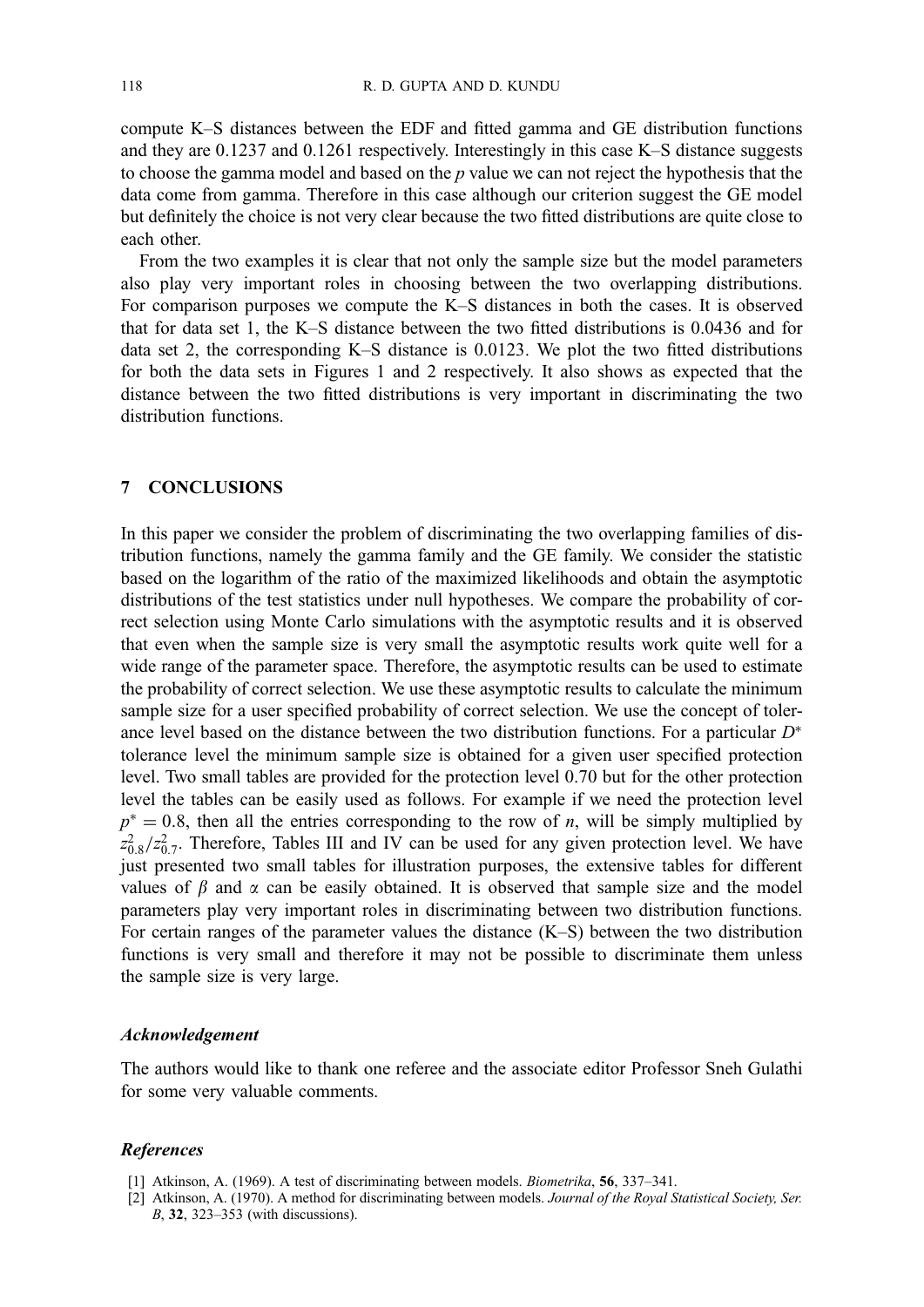- [3] Bain, L. J. and Englehardt, M. (1980). Probability of correct selection of Weibull versus gamma based on likelihood ratio. Communications in Statistics, Ser. A, 9, 375–381.
- [4] Birnbaum, Z. W. and Saunders, S. C. (1969). Estimation for a family of life distributions with applications to fatigue. Journal of Applied Probability, 6, 328–347.
- [5] Chambers, E. A. and Cox, D. R. (1967). Discriminating between alternative binary response models. Biometrika, 54, 573–578.
- [6] Chen, W. W. (1980). On the tests of separate families of hypotheses with small sample size. Journal of Statistical Computations and Simulations, 2, 183–187.
- [7] Cox, D. R. (1961). Tests of separate families of hypotheses. Proceedings of the Fourth Berkeley Symposium in Mathematical Statistics and Probability, University of California Press, Berkeley, pp. 105–123.
- [8] Cox, D. R. (1962). Further results on tests of separate families of hypotheses. Jour. of Royal Statistical Society, Ser. B, 24, 406–424.
- [9] Dumonceaux, R. and Antle, C. E. (1973). Discriminating between the log-normal and Weibull distribution. Technometrics, 15, 923–926.
- [10] Dyer, A. R. (1973). Discrimination procedure for separate families of hypotheses. Journal of the American Statistical Association, 68, 970–974.
- [11] Fearn, D. H. and Nebenzahl, E. (1991). On the maximum likelihood ratio method of deciding between the Weibull and Gamma distributions. Communications in Statistics – Theory and Methods, 20, 579–593.
- [12] Gupta, R. D. and Kundu, D. K. (1999). Generalized exponential distributions. Australian and New Zealand Journal of Statistics, 41(2), 173–188.
- [13] Gupta, R. D. and Kundu, D. (2001a). Exponentiated exponential distribution: An alternative to gamma and Weibull distributions. Biometrical Journal, 43(1), 117–130.
- [14] Gupta, R. D. and Kundu, D. (2001b). Generalized exponential distributions: Different methods of estimations. Journal of Statistical Computations and Simulations, 69(4), 315–338.
- [15] Gupta, R. D. and Kundu, D. (2002). Generalized exponential distribution: Statistical Inferences. Journal of Applied Statistical Sciences, 1(2), 101–118.
- [16] Jackson, O. A. Y. (1968). Some results on tests of separate families of hypotheses. 55, 355–363.
- [17] Jackson, O. A. Y. (1969). Fitting a gamma or log-normal distribution to fibre-diameter measurements on wool tops. Applied Statistics, 18, 70–75.
- [18] Lawless, J. F. (1982). Statistical Models and Methods for Lifetime Data. John Wiley and Sons, New York.
- [19] Pereira, B. de, B. (1978). Empirical comparison of some tests of separate families of hypotheses. Metrika, 25, 219–234.
- [20] Press, W. H., Flannery, B. P., Teukolsky, S. A. and Vetterling, W. T. (1993). Numerical Recipes; The Art of Scientific Computing. Cambridge University Press, Cambridge, U.K.
- [21] Quesenberry, C. P. and Kent, J. (1982). Selecting among probability distributions used in reliability. Technometrics, 24, 59–65.
- [22] Raqab, M. Z. and Ahsanullah, M. (2001). Estimation of the location and scale parameters of generalized exponential distribution based on order statistics. Journal of Statistical Computations and Simulations, 69(2), 109–124.
- [23] White, H. (1982a). Maximum likelihood estimation of mis-specified models. Econometrica, 50, 1–25.
- [24] White, H. (1982b). Regularity conditions for Cox's test of non-nested hypotheses. Journal of Econometrics, 19, 301–318.
- [25] Wiens, B. L. (1999). When log-normal and gamma models give different results: A case study. American Statistician, 53, 89-93.
- [26] Zheng, G. (2002). On the Fisher information matrix in type-II censored data from the exponentiated exponential family. Biometrical Journal, 44(3), 353–357.

## APPENDIX I

The following lemma is needed to prove the main results.

LEMMA 1 Under the assumption that the data come from  $GA(\beta, \theta)$  as  $n \to \infty$ , we have

(i) 
$$
\hat{\beta} \rightarrow \beta
$$
 a.s.,  $\hat{\theta} \rightarrow \theta$  a.s., where

$$
E_{\text{GA}}[\ln(f_{\text{GA}}(X; \beta, \theta))] = \max_{\bar{\beta}, \bar{\theta}} E_{\text{GA}}[\ln(f_{\text{GA}}(X; \bar{\beta}, \bar{\theta}))].
$$

(ii)  $\hat{\alpha} \rightarrow \tilde{\alpha}$  a.s.,  $\hat{\lambda} \rightarrow \tilde{\lambda}$  a.s., where

$$
E_{\text{GA}}[\ln(f_{\text{GE}}(X; \tilde{\alpha}, \tilde{\lambda}))] = \max_{\alpha, \lambda} E_{\text{GA}}[\ln(f_{\text{GE}}(X; \alpha, \lambda))].
$$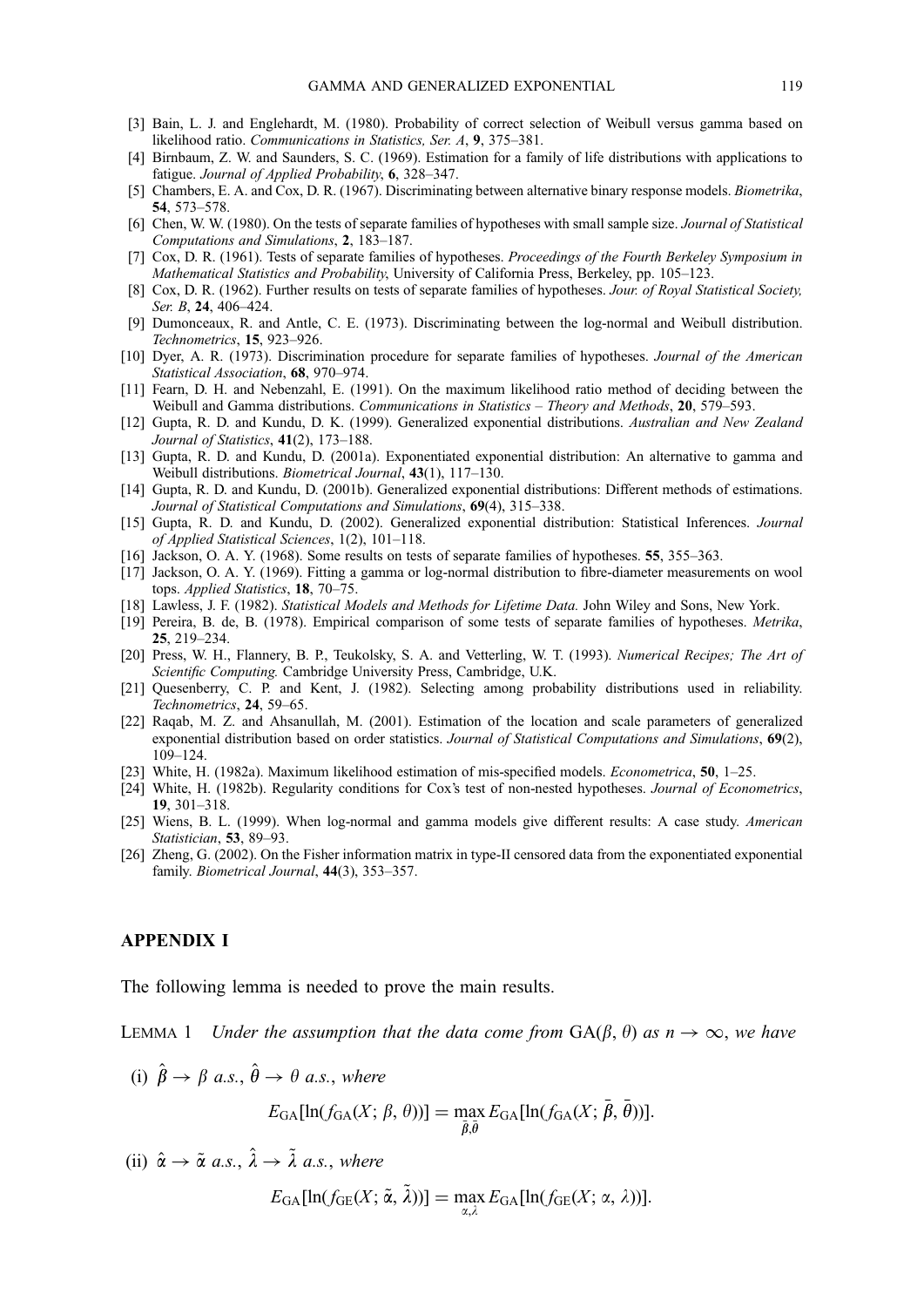Note that  $\tilde{\alpha}$  and  $\tilde{\lambda}$  may depend on  $\beta$  and  $\theta$  but we do not make it explicit for brevity. Let us denote

$$
T^* = \ln\left(\frac{L_{\text{GE}}(\tilde{\alpha}, \tilde{\lambda})}{L_{\text{GA}}(\beta, \theta)}\right).
$$

(iii)  $n^{-1/2}[T - E_{GA}(T)]$  is asymptotically equivalent to  $n^{-1/2}[T^* - E_{GA}(T^*)]$ 

Proof of Lemma 1 The proof follows using the similar argument of White [24, Theorem 1] and therefore it is omitted.

Proof of Theorem 1 Using the Central limit theorem and from part (ii) of Lemma 1, it follows that  $n^{-1/2}[T^* - E_{GA}(T^*)]$  is asymptotically normally distributed with mean zero and variance  $V_{GA}(T^*) = V_{GA}(T)$ . Therefore using part (iii) of Lemma 1, the result immediately follows.

To prove Theorem 2, we need the following lemma.

LEMMA 2 Under the assumption that the data come from a GE distribution and as  $n \to \infty$ , we have

(i)  $\hat{\alpha} \rightarrow \alpha \text{ a.s.}, \hat{\lambda} \rightarrow \lambda \text{ a.s.}, \text{ where}$ 

$$
E_{\text{GE}}[\ln(f_{\text{GE}}(X; \alpha, \lambda))] = \max_{\bar{\alpha}, \bar{\lambda}} E_{\text{GE}}[\ln(f_{\text{GE}}(X; \bar{\alpha}, \bar{\lambda}))].
$$

(ii)  $\hat{\beta} \rightarrow \tilde{\beta}$  a.s.,  $\hat{\theta} \rightarrow \tilde{\theta}$  a.s., where

$$
E_{\text{GE}}[\ln(f_{\text{GA}}(X;\tilde{\beta},\tilde{\theta}))]=\max_{\beta,\theta}E_{\text{GE}}[\ln(f_{\text{GA}}(X;\beta,\theta))].
$$

Note that here also  $\tilde{\beta}$  and  $\tilde{\theta}$  may depend on  $\alpha$  and  $\lambda$  but we do not make it explicit for brevity. Let us denote  $T_* = \ln \left( \frac{L_{GE}(x, \lambda)}{L_{GA}(\beta, \theta)} \right)$ . (iii)  $n^{-1/2}[T - E_{GE}(T)]$  is asymptotically equivalent to  $n^{-1/2}[T_{*} - E_{GE}(T_{*})]$ 

Proof of Lemma 2 Follows similarly as Lemma 1.

Proof of Theorem 2 Using Lemma 2, it follows along the same line as the proof of Theorem 1.

## APPENDIX II

For large n,

$$
\frac{E_{\text{GA}}(T)}{n} \approx \text{AM}_{\text{GA}}(\beta) = E_{\text{GA}}[\ln(f_{\text{GE}}(\tilde{\alpha}, \tilde{\lambda})) - \ln(f_{\text{GA}}(\beta, \theta))]
$$

$$
= \ln(\tilde{\alpha}) + \ln\left(\frac{\tilde{\lambda}}{\theta}\right) - \left(\frac{\tilde{\lambda}}{\theta}\right)\beta + (\tilde{\alpha} - 1)E\left[\ln(1 - e^{-(\tilde{\lambda}/\theta)Y})\right]
$$

$$
+ \ln(\Gamma(\beta)) - (\beta - 1)\psi(\beta) + \beta.
$$
(22)